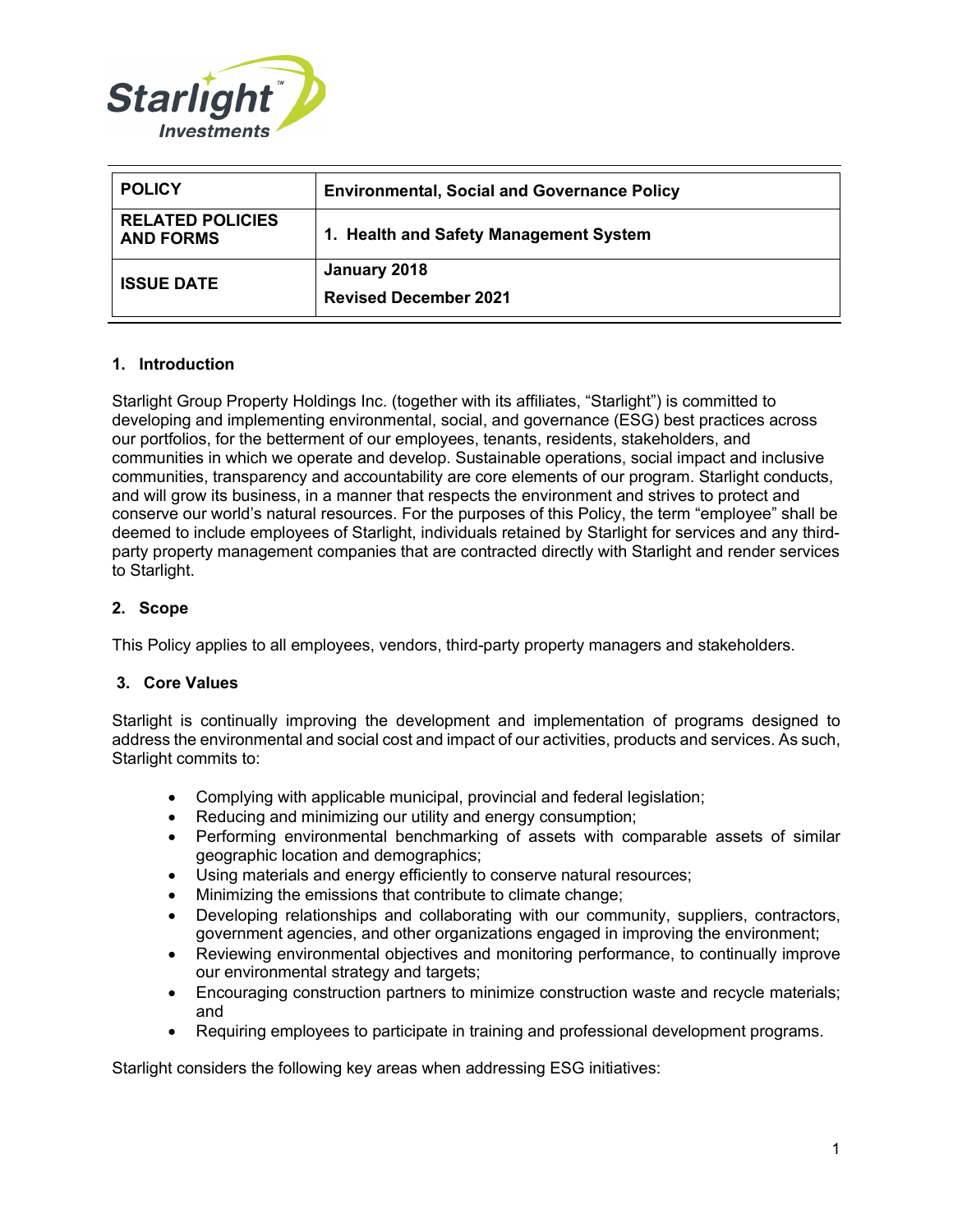

| <b>Social Impact</b>                  | The opportunity to enhance resident experience and wellbeing and create<br>inclusive communities.                                                                                                             |
|---------------------------------------|---------------------------------------------------------------------------------------------------------------------------------------------------------------------------------------------------------------|
| <b>Environmental</b><br><b>Impact</b> | The opportunity to create resilient buildings, improve efficiency, reduce operating<br>costs, and future proof our buildings in an evolving low-carbon economy by driving<br>innovation and new technologies. |
| <b>Brand</b>                          | The opportunity to enhance our brand and reputation.                                                                                                                                                          |
| People                                | The opportunity to attract top talent and partners.                                                                                                                                                           |
| <b>Accountability</b>                 | Proactively respond to future regulatory risks (e.g. carbon pricing, disclosure,<br>social impact).                                                                                                           |

# **4. Sustainable Operations**

Through the implementation of energy efficient programs, new technologies and sustainability strategies in our buildings, Starlight aims to reduce energy and water consumption, minimize waste generation, and curb greenhouse emissions.

### *Environmental Technology*

Starlight is committed to exploring new environmental technologies which will allow Starlight to reduce its energy consumption and minimize the environmental impact of its business operations through capital upgrades to new energy efficient equipment such as chillers, boilers etc. Starlight employs technologies such as building automation systems, smart thermostats and HVAC equipment, and renewable energy to further this commitment.

### *Waste Diversion*

Starlight is committed to investigating opportunities to reduce the amount of waste generated by our buildings and assist in redirecting waste from landfills. Starlight engages third party property managers and tenants in best practices for recycling and waste reduction and diversion. Starlight supports government and industry initiatives to reduce its waste products and separate products into recycling streams.

#### *Reduce Utility Consumption*

Starlight is committed to lowering utility consumption in its buildings through implementing energy and utility retrofits using energy and water-efficient technologies.

### *Green Products and Services*

Starlight encourages third-party property management companies and all vendors to use green products that are less harmful and toxic to the environment and people.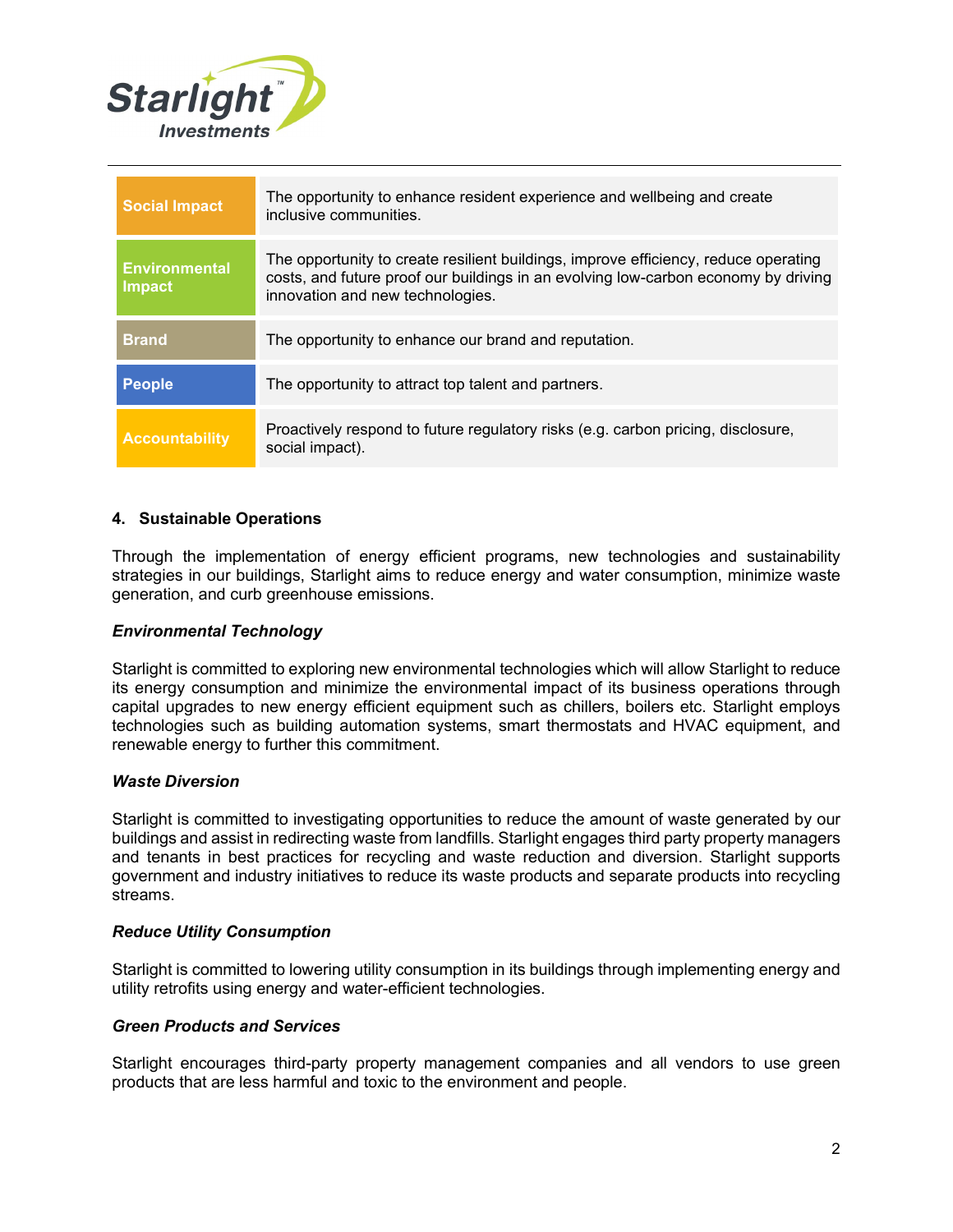

# *Education and Promotion*

Starlight educates its stakeholders and tenants in green initiatives and environmental programs which have been, or will be, implemented throughout its buildings.

A Sustainability Committee was formed to educate the workplace on green initiatives pertaining to energy, water use, waste generation and diversion within Starlight's corporate office, such as organics and battery recycling programs. The Sustainability Committee meets regularly to update Starlight on goal achievement and to set new targets. Knowledge and awareness gained from the work environment are often transferred to our communities and our lives at home. Starlight organizes and participates in community events pertaining to environmental awareness and outreach by holding 'Environmental Day' events.

### *Risk*

Starlight adheres to all applicable laws and evaluates the environmental risks associated with its properties and business operations. Starlight will continue to manage risk through hazard identification, incident management and corrective measures, as outlined in the Health and Safety Management System. Identified risks will be monitored, reviewed and updated according to municipal, provincial and federal regulations.

# *Green Building Certifications*

Starlight will continue evaluating the feasibility of having its buildings certified for LEED and BOMA BEST certifications as well as new certifications when introduced. Starlight undertakes and implements a wide number of energy conservation measures as part of its overall certification process.

### **5. Monitoring and Tracking**

Starlight continually tracks and monitors utility consumption and cost. Tracking and monitoring consumption allows Starlight to review the overall consumption and ensure the correct rates and consumption are being processed. Starlight tracks the metrics of implemented energy savings programs on a regular basis to ensure savings are being achieved. Starlight benchmarks new and existing buildings against similar building types and in a comparable geography to not only measure the success of its implemented programs but to target buildings with a high utility consumption.

### **6. Community Engagement**

Starlight organizes and participates in various community events pertaining to a wide range of causes relating to environmental, social and charity. Starlight is committed to attending events pertaining to the environment and energy sectors within the real-estate industry.

### **7. Social Impact**

Starlight conducts its business operations with corporate social responsibility in mind. This is accomplished through conducting business in a socially responsible and ethical manner, supporting human rights and engaging, learning from and respecting the communities and cultures in which Starlight operates. Starlight leaders ensure that appropriate organizational structures are in place to effectively identify, monitor and manage corporate social responsibility.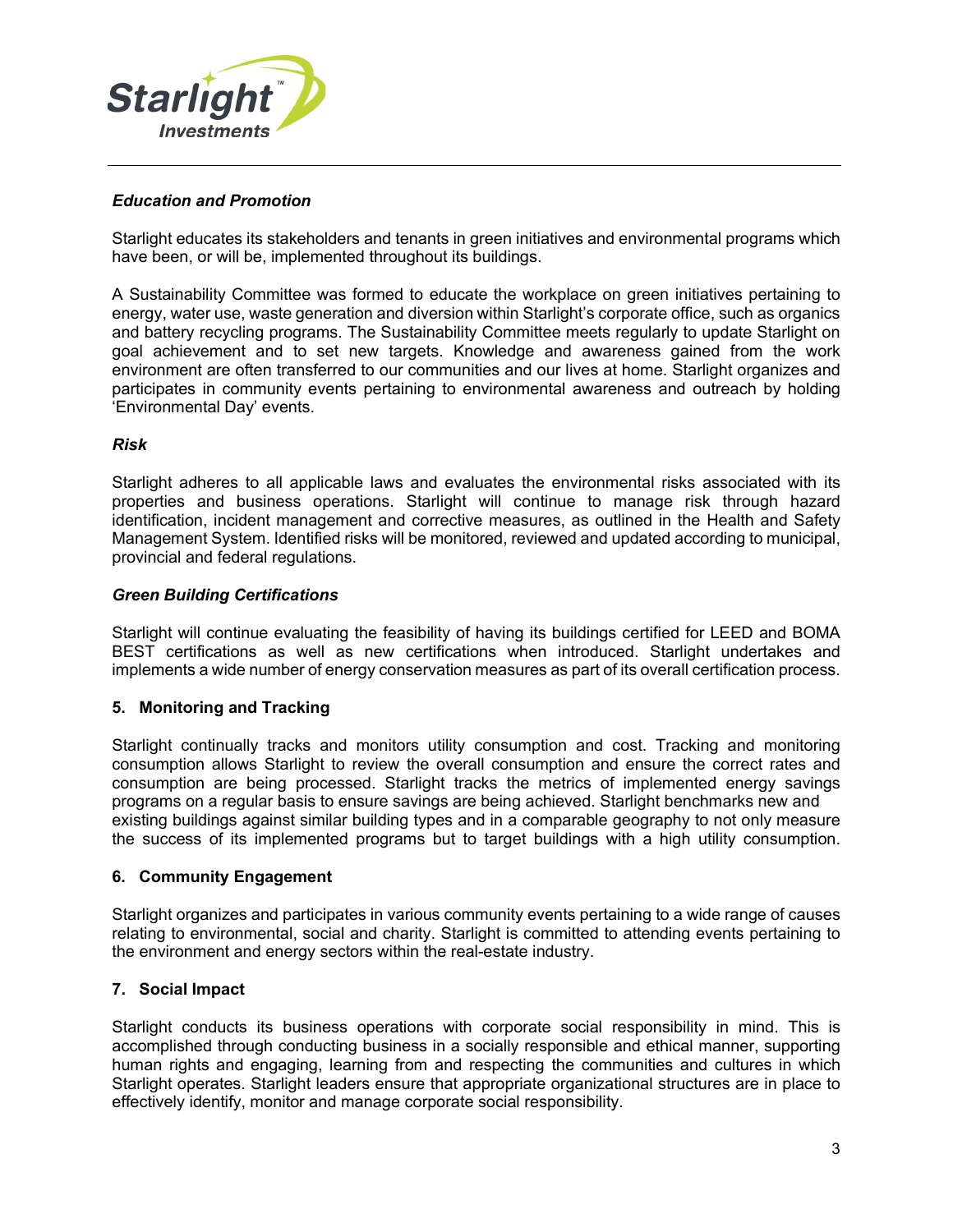

### **8. Health and Safety**

Starlight has an established Health and Safety Management system (the "System"), based on OHSAS 18001. The System is comprised of multiple components which formulate Starlight's strategy for ensuring health and safety in the workplace. These components include: planning, implementation, corrective actions and management review.

At the planning stage of the System, management and leadership are committed to planning for situations that have the potential to have an adverse effect on the health and safety of employees. A health and safety plan is devised that meets all regulatory requirements. The plan incorporates hazard identification and risk assessments, which are conducted prior to the implementation of the plan.

In the implementation and operations stage, resources are allocated to health and safety related initiatives. All processes are documented, provisions are made for emergency planning, employees are educated in emergency response planning and contractors are managed and trained to mitigate risk. Health and safety is a prerequisite for Starlight's contractors, vendors and third party property management companies. Contractors are evaluated for their compliance with Starlight's health and safety guidelines.

After implementation, Starlight audits and evaluates the plan and corrects any issues that may have occurred that resulted in an incident and measures the performance of contractors and vendors. Management reviews the System on an ongoing basis and seeks out ways to improve upon it.

### **9. Environmental and Social Programs**

### *Environmental Programs*

Starlight employs numerous environmental programs to improve the efficiency and reduce the carbon footprint of its properties. To conserve water and electricity, Starlight retrofits high consumption toilets, showerheads and faucet aerators and implements lighting upgrades and controls, carbon monoxide system optimization, electric heating, voltage harmonizers, cooling equipment, sub-metering, electrical vehicle charging stations and co-generation at its properties. In addition, mechanical upgrades have been made which include boiler plant upgrades and replacement, building automation systems and reflector panels.

In order to reduce the amount of waste that each property produces, waste diversion strategies have been undertaken in the way of waste equipment optimization, remote compactor monitoring, tenant engagement/education programs and diversion of construction materials such as structural steel, rebar, railing and concrete.

### *Social Programs*

Employees actively participate in giving back to charitable organizations throughout the year. Some prior highlighted social programs include: The Daily Bread Food Bank, Princess Margaret Run/Walk, World Wildlife Fun, CN Tower Climb, Children's Wish Foundation, Ronald McDonald House Charity and the Holiday Helper's Charity.

### **10. Governance**

Starlight's executive leadership team is responsible for developing ESG strategies and procedures in order to implement policies which govern Starlight's activities in this area.